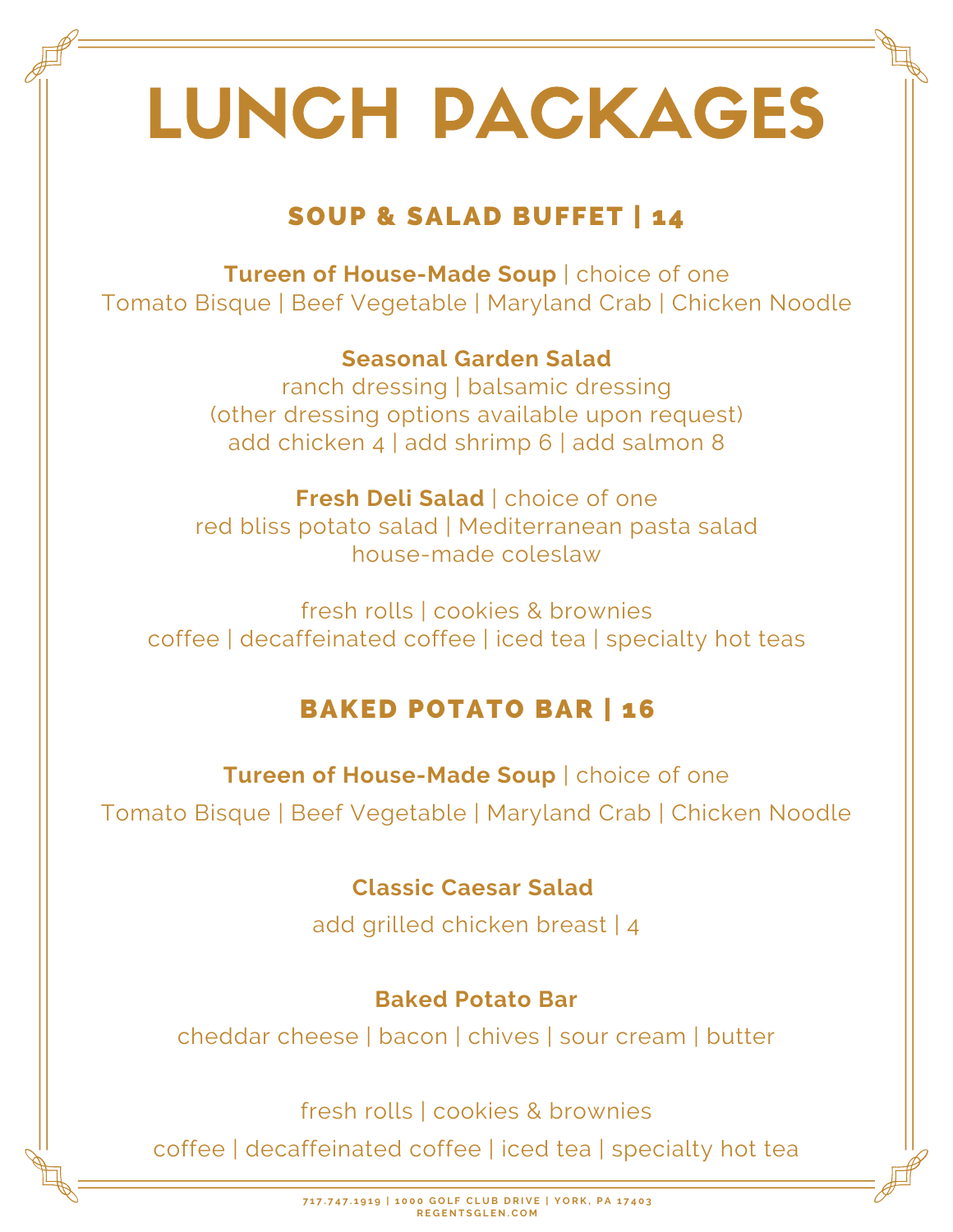# THE DELI BUFFET | 16

**Tureen of House-Made Soup** | choice of one Tomato Bisque | Beef Vegetable | Maryland Crab | Chicken Noodle

**Sandwiches & Wraps** | choice of two

Chicken Club Wrap grilled chicken breast | bacon | lettuce | tomato | cheddar honey mustard | assorted wraps

Turkey & Swiss Wrap bacon | lettuce | tomato | chipotle aioli | assorted wraps

> Gourmet Chicken or Tuna Salad lettuce | tomato | flaky croissant

Roasted Vegetable Wrap seasonal vegetables | hummus | balsamic drizzle | assorted wraps

Sliced Roast Beef lettuce | tomato | red onion | horseradish aioli | ciabatta

> Ham & Cheddar Wrap lettuce | tomato | Dijon aioli | assorted wraps

> > cookies & brownies

coffee | decaffeinated coffee | iced tea | specialty hot tea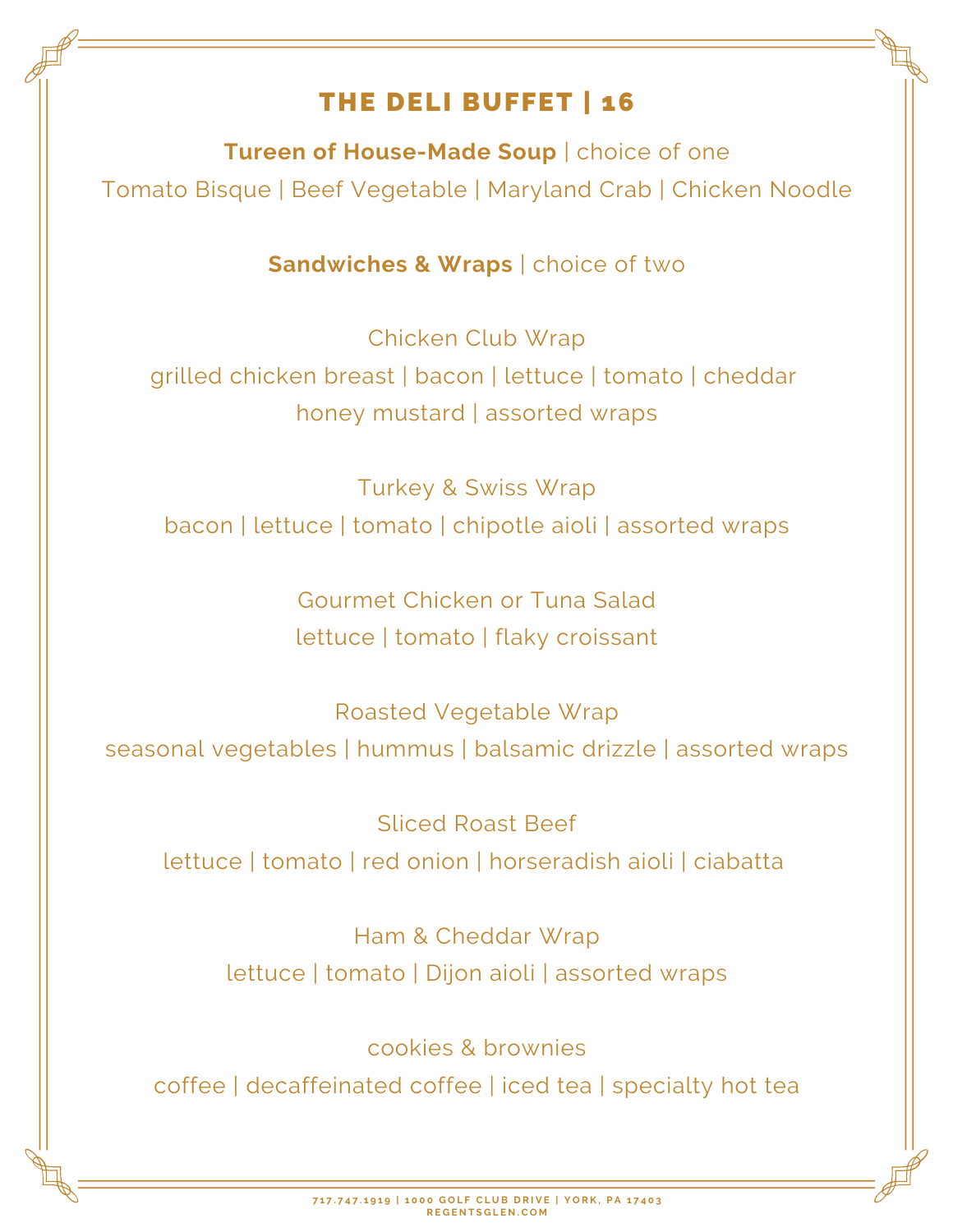# CLASSIC LUNCH BUFFET | 25

**Fresh Salad** | choice of one Seasonal Garden Salad | Classic Caesar

**Entrees** | choice of two

Penne Primavera blush sauce | marinara | alfredo

Chicken & Broccoli Penne blush sauce | marinara | alfredo

Chicken Marsala Chicken Piccata Honey & Brown Sugar Glazed Ham Chicken Florentine

**Sides** | choice of two

Roasted Red Bliss Potatoes | Garlic Whipped Potatoes | Mac & Cheese Rice Pilaf | Green Beans Almandine | Steamed Broccoli Zucchini and Squash Medley | Honey Glazed Carrots

**Dessert** | choice of two

New York Style Cheese Cake | Chocolate Fudge Cake | Carrot Cake German Chocolate | Coconut Cake | Cookies & Brownies

fresh rolls

coffee | decaffeinated coffee | iced tea | specialty hot tea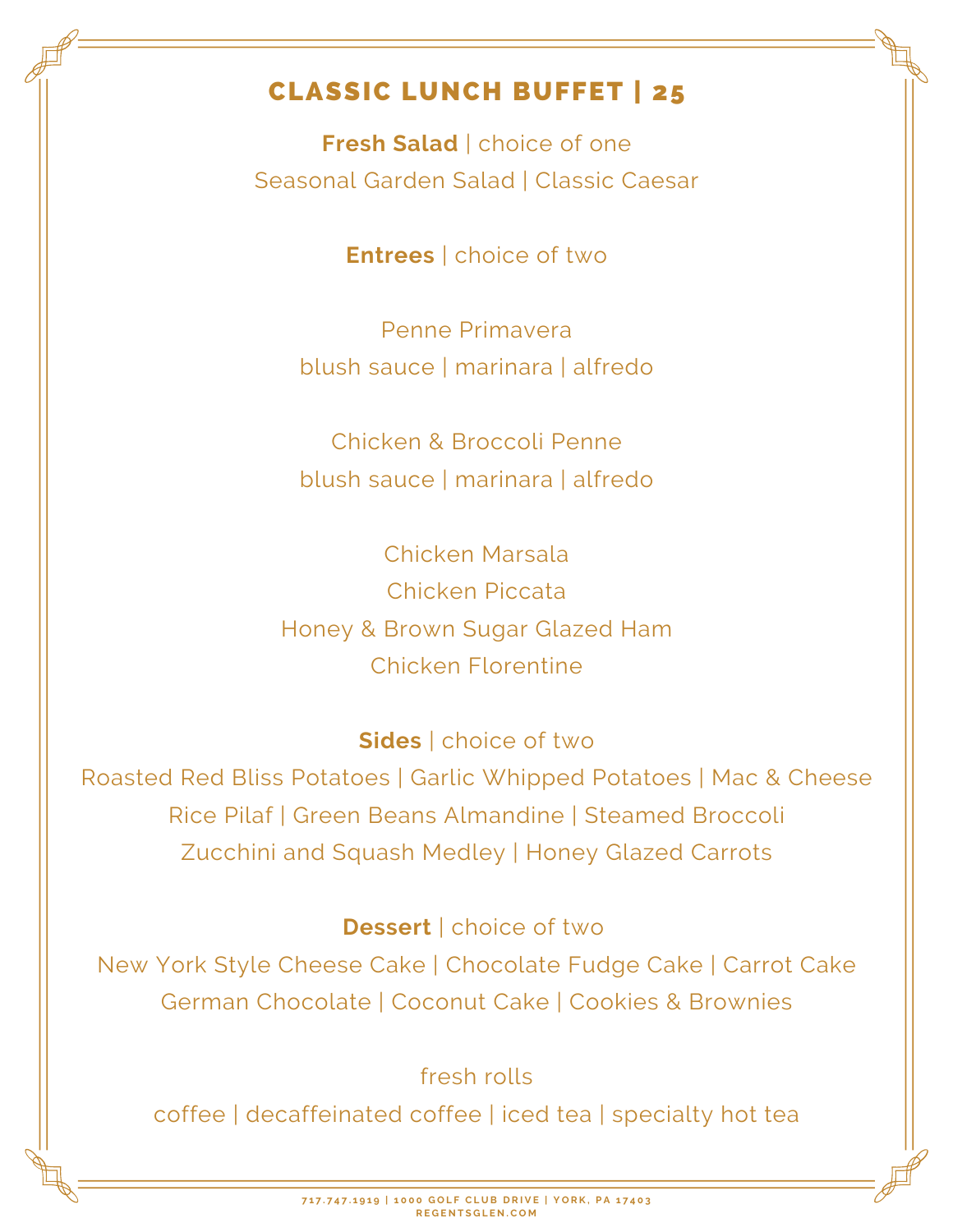# SIGNATURE LUNCH BUFFET | 30

**Fresh Salad** | choice of one Seasonal Garden Salad | Classic Caesar | Spinach Salad

**Entrees** | choice of two Seafood Imperial Chicken Florentine Vegetarian Penne Primavera Apple & Goat Cheese Stuffed Chicken Flank Steak with Bordelaise Grilled Mahi Mahi with Pineapple Salsa Burgundy Beef Tips with Wild Mushrooms Shrimp Scampi with Penne Pasta Roasted Turkey Breast with Cranberry Chutney Herb-Crumb Crusted Roasted Pork Loin cracked pepper cream sauce

#### **Sides** | choice of two

Roasted Red Bliss Potatoes | Garlic Whipped Potatoes | Mac & Cheese Rice Pilaf | Green Beans Almandine | Steamed Broccoli Zucchini and Squash Medley | Honey Glazed Carrots

#### **Dessert** | choice of two

New York Style Cheese Cake | Chocolate Fudge Cake | Carrot Cake German Chocolate | Coconut Cake | Cookies & Brownies

### fresh rolls

coffee | decaffeinated coffee | iced tea | specialty hot tea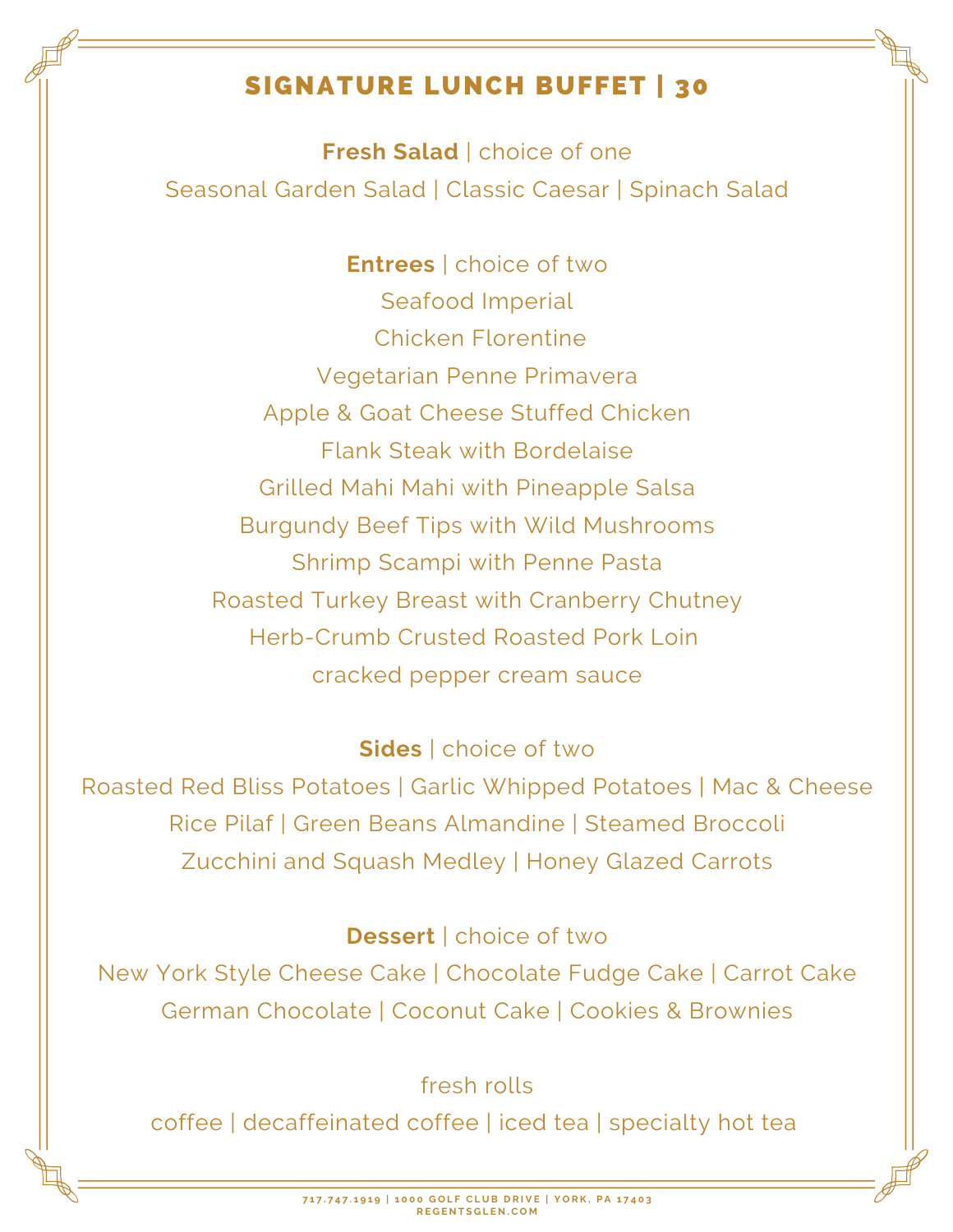## A LA CARTE LIGHT SEATED LUNCH SERVICE

**(MAXIMUM OF 20 GUESTS) [BUILD A MENU - CHOICE OF THREE]**

**Seasonal Garden Salad** | 9 **Classic Caesar Salad** | 9 **Greek Salad** | 10 add to any salad - chicken 4 | shrimp 6

all sandwiches are served with house-made potato chips **Grilled Chicken Sandwich** | 12 mozzarella | arugula | tomato | pesto aioli | ciabatta bread

**Turkey & Swiss Wrap** | 10 bacon | lettuce | tomato | chipotle aioli | assorted wraps

> **Gourmet Chicken Salad** | 12 lettuce | tomato | flaky croissant

#### **Roasted Vegetable Wrap** | 10

seasonal vegetables | hummus | balsamic drizzle | assorted wraps

**RG Signature Burger** | 12

lettuce | tomato | red onion | mayo | Brioche bun

#### **Crab Cake Sandwich** | mkt

lettuce | tomato | spicy remoulade | Brioche bun

#### **Desserts** | 7

New York Style Cheese Cake | Chocolate Fudge Cake Carrot Cake | German Chocolate | Coconut Cake